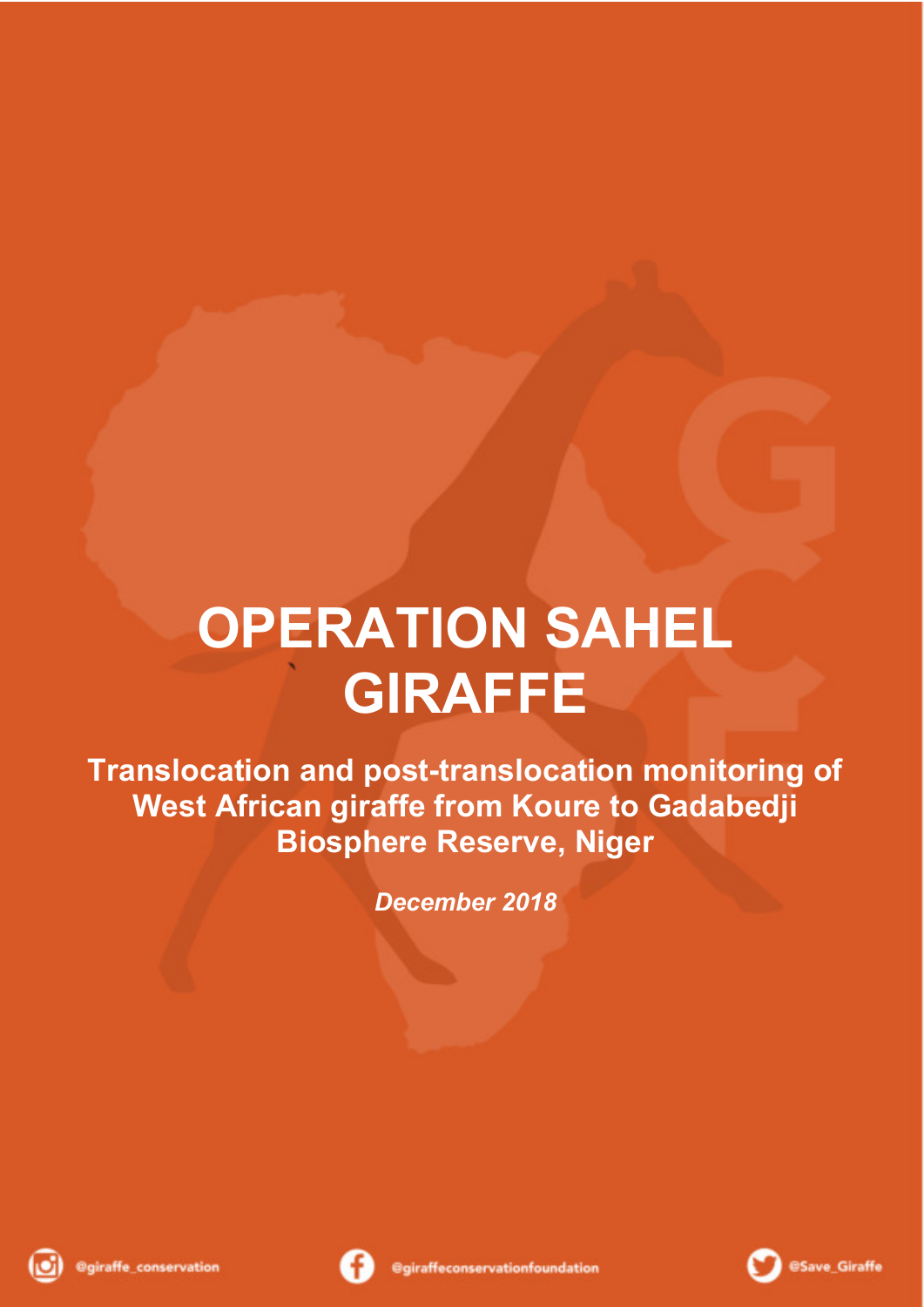

The world's last remaining population of West African giraffe (Giraffa camelopardalis peralta), a subspecies of the Northern giraffe (G. camelopardalis), has historically been restricted to the 'Giraffe Zone' in the Republic of Niger, an area approximately 60km south-east of the capital Niamey. Even though the 'Giraffe Zone' is not formally protected, it forms part of the W Transboundary Biosphere Reserve, covering more than 1,700 km<sup>2</sup>. These West African giraffe are an isolated population and the closest population of giraffe are Kordofan giraffe (G. c. antiquorum) living more than 2,000km away in northern Cameroon and southern Chad.

After a year of discussions, planning and raising the necessary support, Operation Sahel Giraffe commenced in early November 2018. Eight giraffe were individually captured in the 'Giraffe Zone' and transferred to a holding pen (boma), where they were kept for more than three weeks to prepare them for the long journey to Gadabedji Biosphere Reserve (BR). The eight giraffe were transported in two groups of four individuals, an arduous journey for both the giraffe and the team, before their successful releases in late November and early December in Gadabedji BR.

Giraffe became locally extinct in the Gadabedji BR area approximately 50 years ago due to drought and illegal hunting. Since 2013 Niger's Wildlife Authority, with support from the Niger Fauna Corridor Project/UNDP, has worked diligently towards restoring the region's wildlife and their habitat. The reintroduction of giraffe further enriches the reserve's biodiversity and contribute to increasing community development and support in the region.

The Giraffe Conservation Foundation (GCF) and the Sahara Conservation Fund (SCF) have worked collaboratively alongside Niger's Ministry of Environment and local communities since 2005, supporting the conservation science and management of West African giraffe in Niger to secure their future. Since the late 2000s, Africa's first-ever National Giraffe Conservation Strategy has guided giraffe conservation efforts in the country. Re-introducing West African giraffe into safe areas within their historical range is a key component of the National Strategy, which is expected to benefit both local communities and wildlife equally. This new founding population in Gadabedji BR is a critical first step towards the reserve's

development as a flagship wildlife reserve in Niger.

Operation Sahel Giraffe was coordinated by GCF with the support of SCF to assist Niger's Ministry of Environment and the Niger Fauna Corridor Project/UNDP in undertaking the translocation. Below is an account of activities that were undertaken during the entire operation including preparation for the giraffe's arrival in Gadebedji BR, pre and post translocation and during the actual translocation.

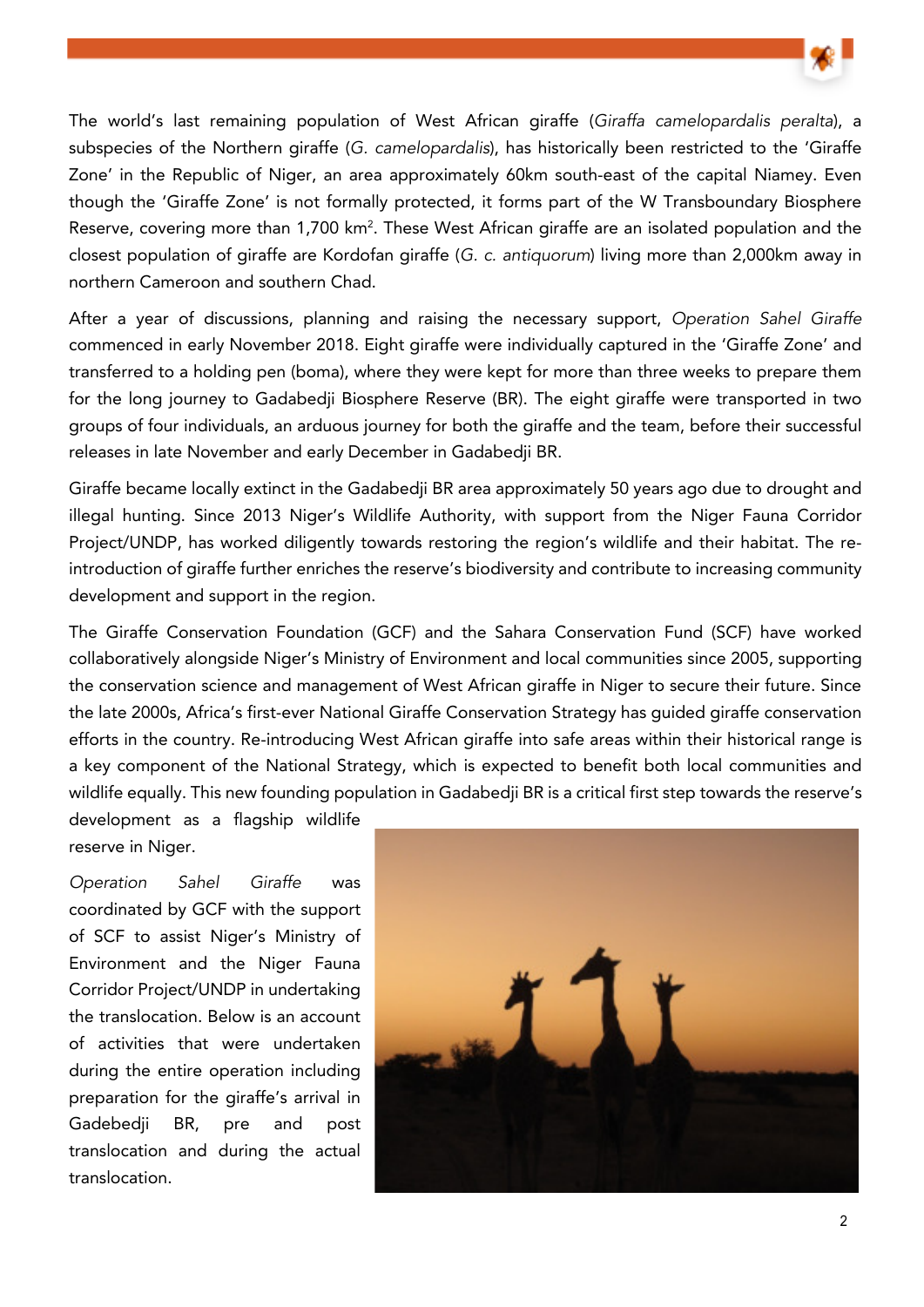

Figure 1: Last remaining population of West African giraffe occurs in Kouré in Niger. The first-ever translocation of West African giraffe was undertaken in November/December 2018 to re-introduction giraffe into Gadabedji Biosphere Reserve, Niger.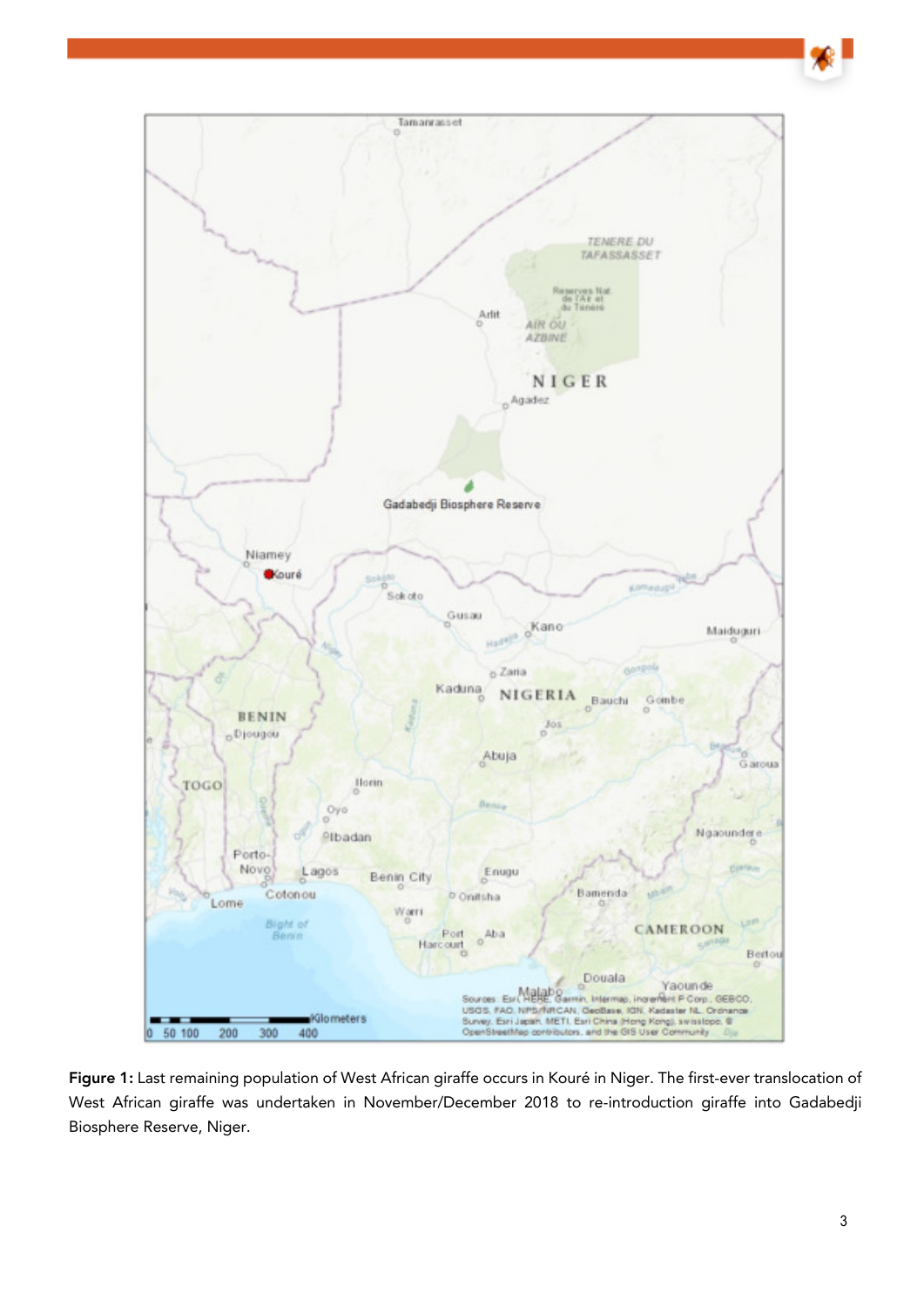# Preparation for the translocation in the Gadabedji BR:

## 24-25 November

The local Gadabedii BR management team arranged for the building of a temporary boma in the core area of the reserve and digging of a ramp to release the giraffe safely.

## 26 November

- The local Gadabedji BR management finalised the ramp to release the translocated giraffe into a boma before releasing them with the support of GCF team.
- The local Gadabedji BR management coordinated the clearing of 75% of the translocation route along the sandy track with support from the GCF team.



Figure 2: Giraffe boma in Kouré.

# First translocation from Koure to Gadabedji BR:

- The first four giraffe were isolated in the boma (first section) at 9:30am and shortly after entered the translocation truck.
- At 10:15am the translocation truck left the boma.
- The translocation truck filled up with fuel at Dosso town around midday.
- First stop: the translocation truck stopped at Dogondoutchi town at 4:30pm to feed the giraffe (fresh Faidherbia albida branches and melons) and continued its journey at 7pm.
- Second stop: the translocation truck stopped at Binni Konne town at 11pm to feed the giraffe (melons) and continued its journey at 2am (26 November).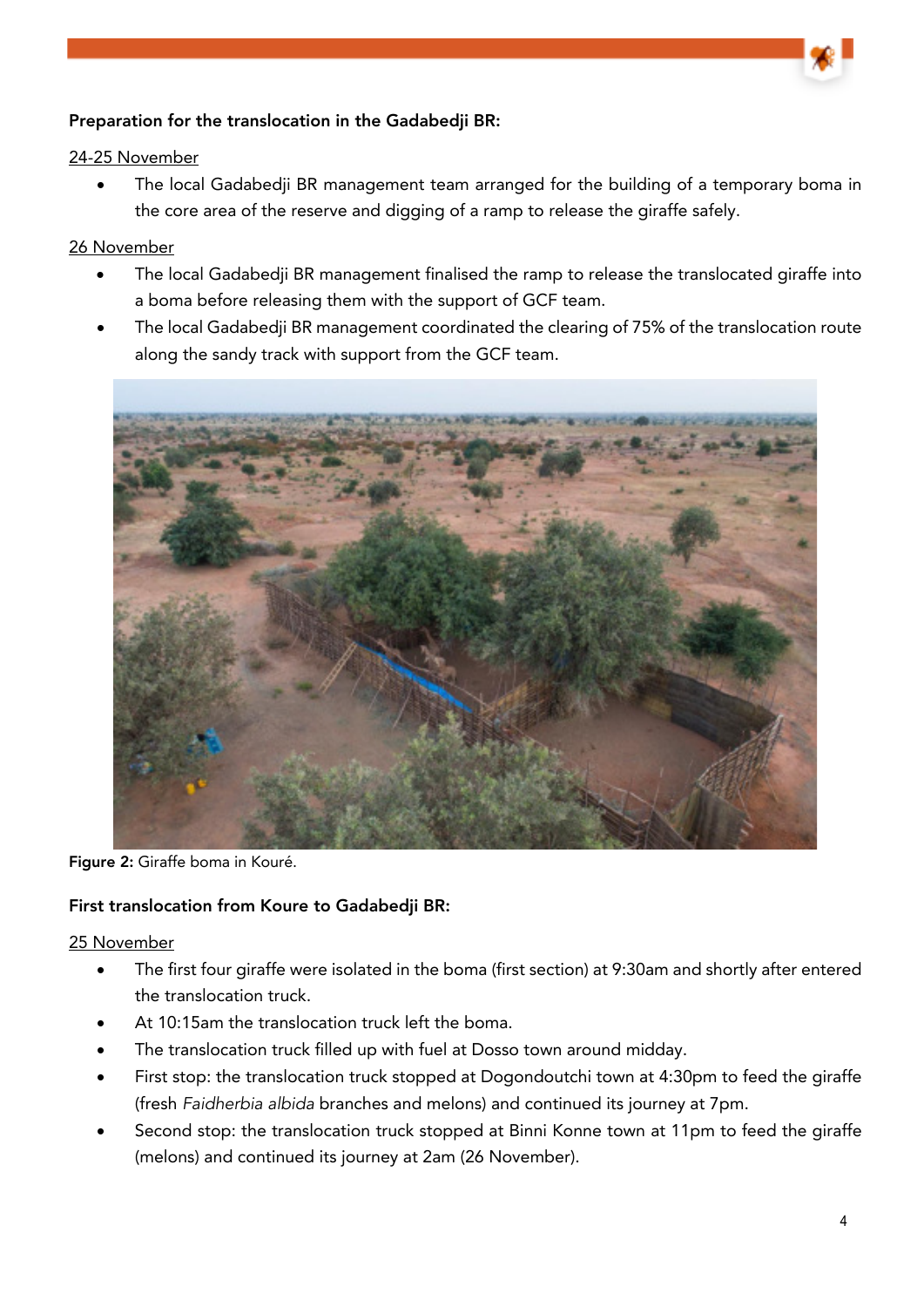

Figure 3: Feeding the giraffe in the boma, Kouré.

26 November

- Third stop: the translocation truck stopped between Madaoua and Gidan Roumdji towns at 6am to feed the giraffe (fresh F. albida branches) and continued its journey at 8am
- Fourth stop: the translocation truck stopped approx. 10km south of Dokoro town at midday to feed the giraffe (fresh F. albida branches) and continued its journey at 4:30pm
- Fifth stop: the translocation truck stopped at the Dokoro Gadabedji junction turn off on laterite (gravel) from Dakoro town at 7pm to meet the local Gadabedji BR management team. It continued its journey at 7:30pm.
- Sixth stop: the translocation truck stopped along the sandy track to Gadabedji village at 10:30pm to feed the giraffe (fresh F. albida branches and melons) and continued its journey at 1:30am (27 December).

- The translocation truck passed through the Gadabedji village at 7:30am
- The translocation truck arrived at the boma release site at 5am and the team waited for sunrise at 6:30am.
- At 8:30am the translocation truck was parked at the boma and everything was prepared for a secure release of the giraffe.
- The first group of four giraffe were safely released at 9:30am.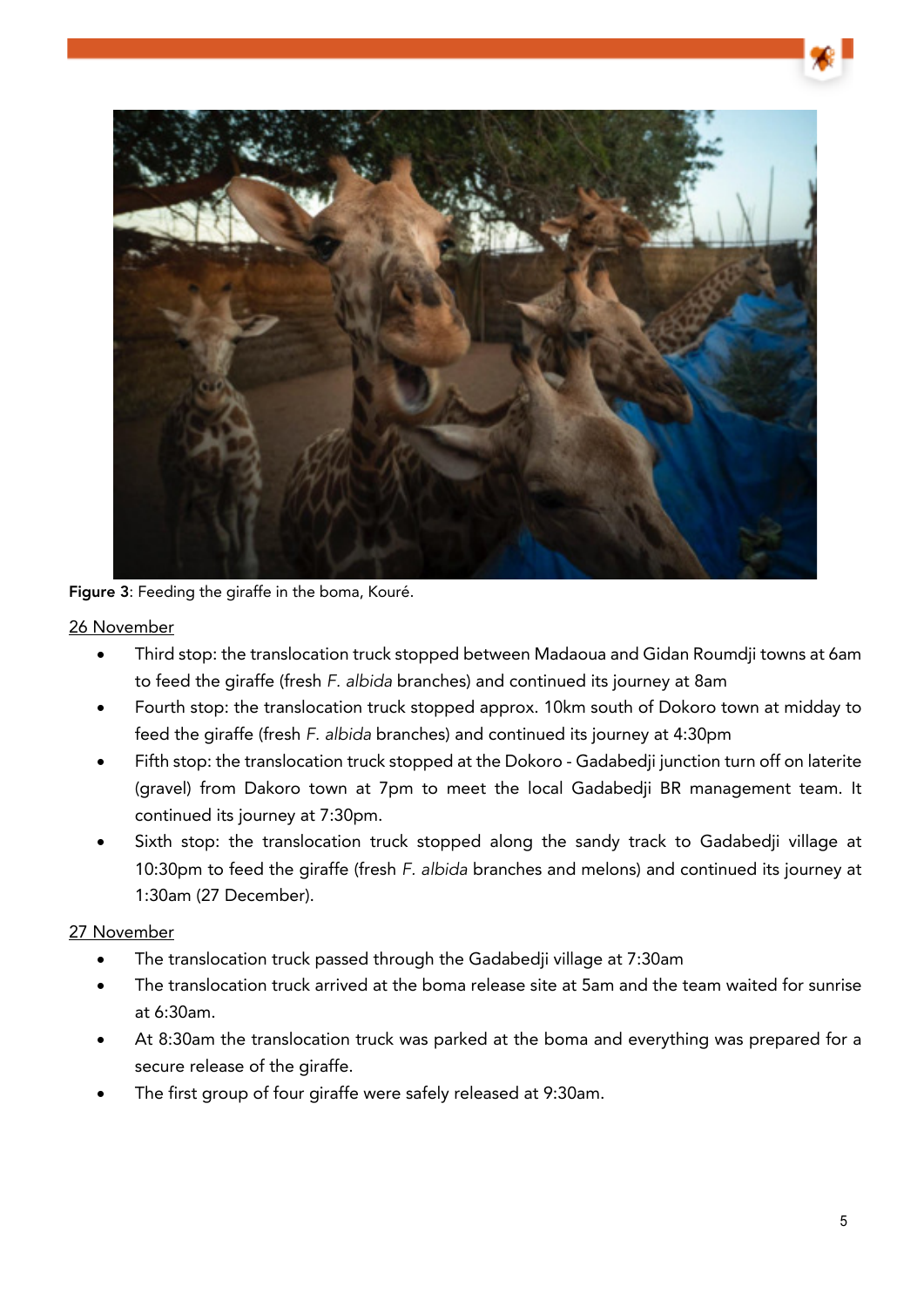

Figure 4: Reversing of the translocation truck into the ramp at Gadabedji Biosphere Reserve before releasing the giraffe.

## Second translocation from Koure to Gadabedji BR:

#### 29 November

- The last four giraffe were isolated in the first section of the boma at 8:30am and entered the translocation truck at 9:30am.
- At 10am the translocation truck left the boma.
- The translocation truck filled up with fuel at Dosso town
- First stop: the translocation truck stopped at Dogondoutchi town at 4:30pm to feed the giraffe (fresh F. albida branches) and continued its journey at 6pm.
- Second stop: the translocation truck stopped at Binni Konne town at 10pm to feed the giraffe (melons and F. albida pods) and continued its journey at 1:15am (30 November).

- Third stop: the translocation truck stopped at Zouboure town (approx. 20km south of Dokoro junction) at 6am to feed the giraffe (fresh F. albida branches) and continued its journey at 8:15am.
- Fourth stop: the translocation truck stopped approx. 10km south of Dokoro town at 11:15am to meet three Ministers who came to visit the release site and see the giraffe. The truck continued its journey at 12 midday.
- The translocation truck filled up with fuel at Dakoro town.
- Fifth stop: the translocation truck stopped between Dokoro town and Gadabedji junction turn off on laterite (gravel) at 2pm to feed the giraffe (fresh F. albida branches) and continued its journey at 4:10pm.
- Sixth stop: the translocation truck stopped on the sandy track to Gadabedji village at 9:15pm to feed the giraffe (melons and F. albida pods) and left the overnight rest area at 3:30am (1 December).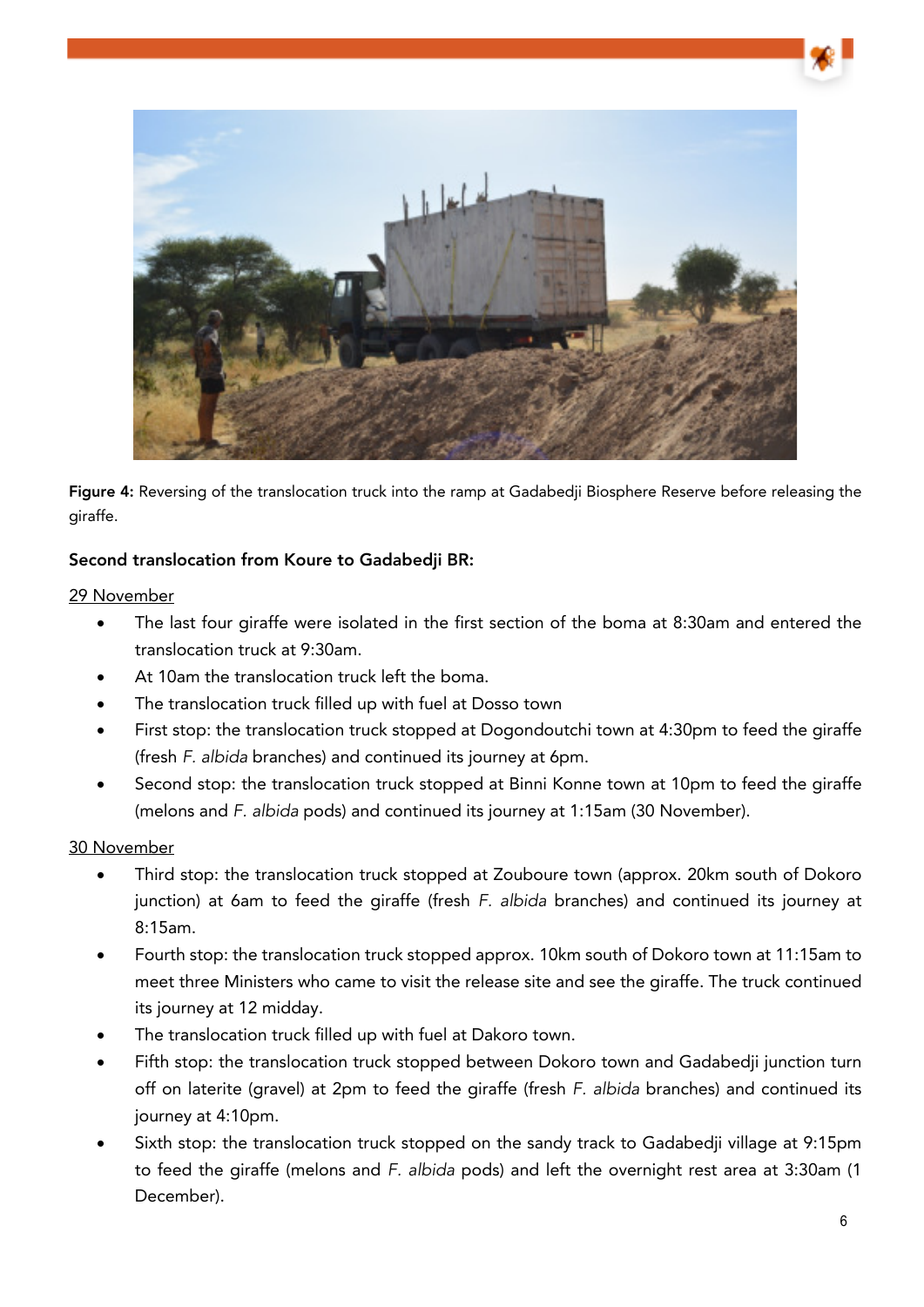- The translocation truck arrived at the boma release site at 5am, where the team waited until sunrise at 6:30am.
- At sunrise the translocation truck was parked at the boma and everything was prepared for a secure release of the giraffe.
- The second group of giraffe were safely released at 7:30am (Figure 4)

## Post-translocation monitoring

Following the release of the giraffe, the animals were monitored to ensure their safety and track their health. Below is a day-by-day brief account of observations of the first three weeks post-translocations.



Figure 5: Moving the giraffe back into the Gadabedji Biosphere Reserve.

- 1pm: solitary male (GDBM2) was observed walking to the north east (N 15 $^{\circ}$ 09.748', E 007 $^{\circ}$ 0.5210').
- It appeared that the giraffe was herded by two men on a motorbike who had found him outside of the reserve and pushed him towards the direction where other giraffe were spotted.
- 2:11pm: the tracks of two other giraffe (GDBM3 and GDBF5) were observed walking to the north east and out of the reserve (N 15<sup>°</sup> 12.986' E 007<sup>°</sup> 03. 809' / N 15<sup>°</sup> 13. 023' E 007<sup>°</sup> 04. 480' / N 15<sup>°</sup> 10.041' E 007<sup>°</sup> 09.783').
- The small female (GDBF3) was observed outside the reserve (46km west of camp). No GPS coordinates obtained.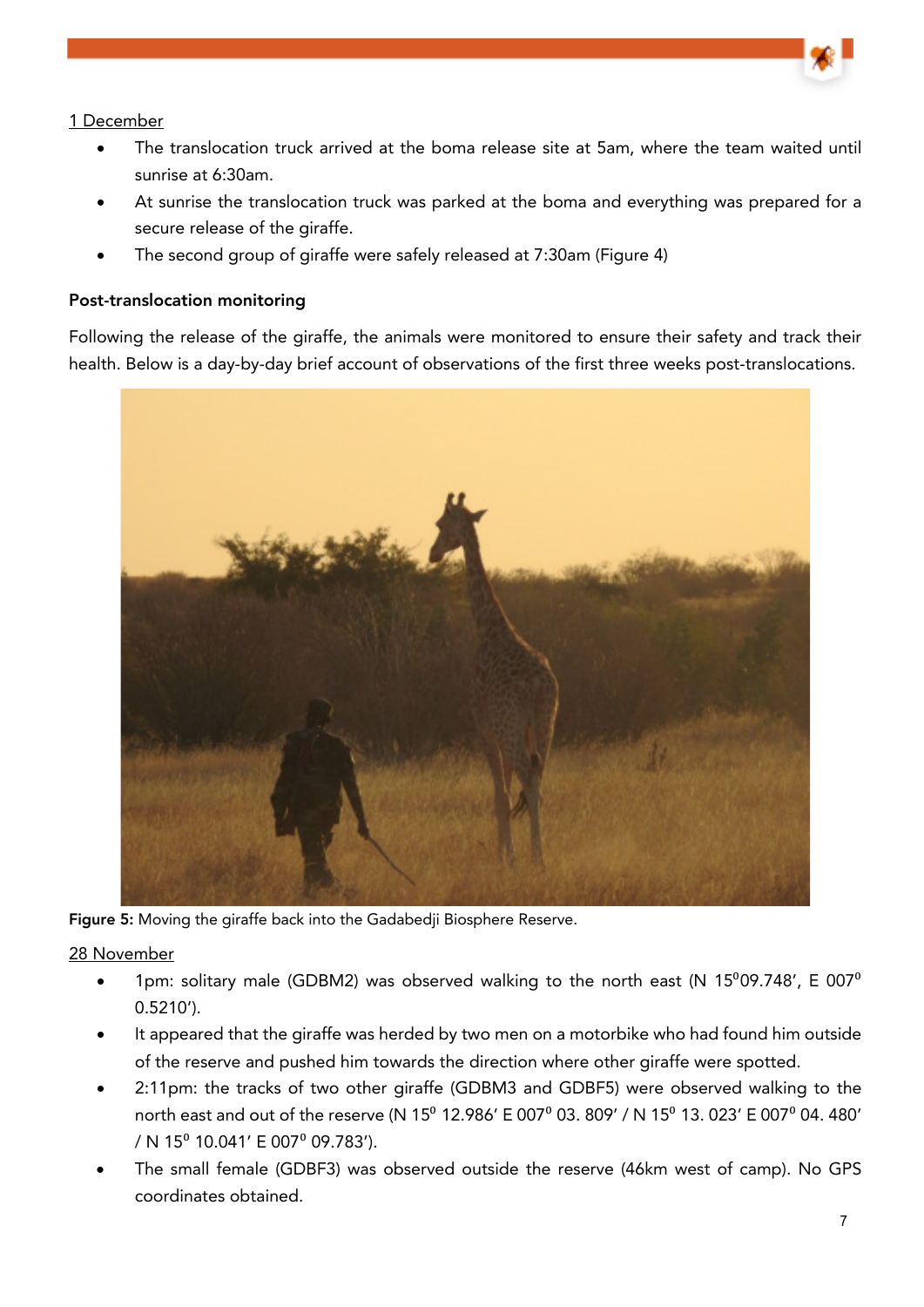- 7:30am: the second group of four giraffe (GDBM 1, GDBF1 GDBF2, GDBF4) were released into the reserve.
- 5:50pm: we observed solitary male giraffe (GDBM2) near the boma area.
- 7pm: we received information that the four new giraffe (GDBM 1, GDBF1 GDBF2, GDBF4) released in the morning were seen walking passed the Bikaro village at about 2pm (36km from the boma, N  $15^{\circ}$  10.167' E 007 $^{\circ}$  12.895').
- 6-7pm: the local authority of Egade Moktar travelled 30km to informt the Niger Wildlife Authority that the four giraffe were observed far outside the reserve (N 15 $^{\circ}$  27.155' E 007 $^{\circ}$ 29.674').

# 2 December

- 8am: we visited the Bikaro village where the four giraffe (GDBM 1, GDBF1 GDBF2, GDBF4) were spotted the previous day. The giraffe walked approx. 40km in the first six hours after their release. The local community tried to push the giraffe back towards the reserve but the large female (GDBF1) became slightly aggressive.
- 10:50am: we visited the Egade Moktar village where the four giraffe were seen the previous day. The adults did not know that those were giraffe, only children knew it because they learned about them in school. We continued to follow the tracks north east and stopped approx. 70km from Gadabedii.
- 1pm: four giraffe (GDBM 1, GDBF1 GDBF2, GDBF4) were observed approx. 108km from Gadabedii (N 15<sup>°</sup> 63085' E 007<sup>°</sup> 89841').
- The small female (GDBF3) was spotted 15km northwest from Gadabedji in the reserve.
- Two giraffe (GDBM3, GDBF5) were observed drinking close to Bammo village (N 15<sup>0</sup> 27.155' E 007<sup>0</sup> 29.674') before returning to the reserve.
- The male (GDBM2) was still around the boma (N  $15^{\circ}$  10.167' E 007 $^{\circ}$  12.895').

# 3 December

- 8:40am: we were informed that one giraffe was observed walking towards the reserve near the Aminatan mai samari village the previous afternoon.
- 10:30am: three giraffe (GDBM2, GDBM3, GDBF5) were observed and we followed them doing behaviour and forage surveys until 3pm (see Table 1 below).
- Four giraffe (GDBM 1, GDBF1, GDBF2, GDBF4) were reportedly spotted 125km from Gadabedji (N  $15^{\circ}$  97406' E 007 $^{\circ}$  74466'). The Wildlife Authority had started to push them back towards the reserve.

# 5 December

• The Wildlife Authority staff continued to push three giraffe (GDBM 1, GDBF1, GDBF4) back to the reserve. The other giraffe (GDBF 2) was not found and assumed still out of the reserve.

# 6 December

• 9:30am: three giraffe (GDBM 1, GDBF1, GDBF4) were now reported back in reserve close to the boma (N  $15^{\circ}$  10.167' E 007 $^{\circ}$  12.895'). Scan and focal samplings of the giraffe were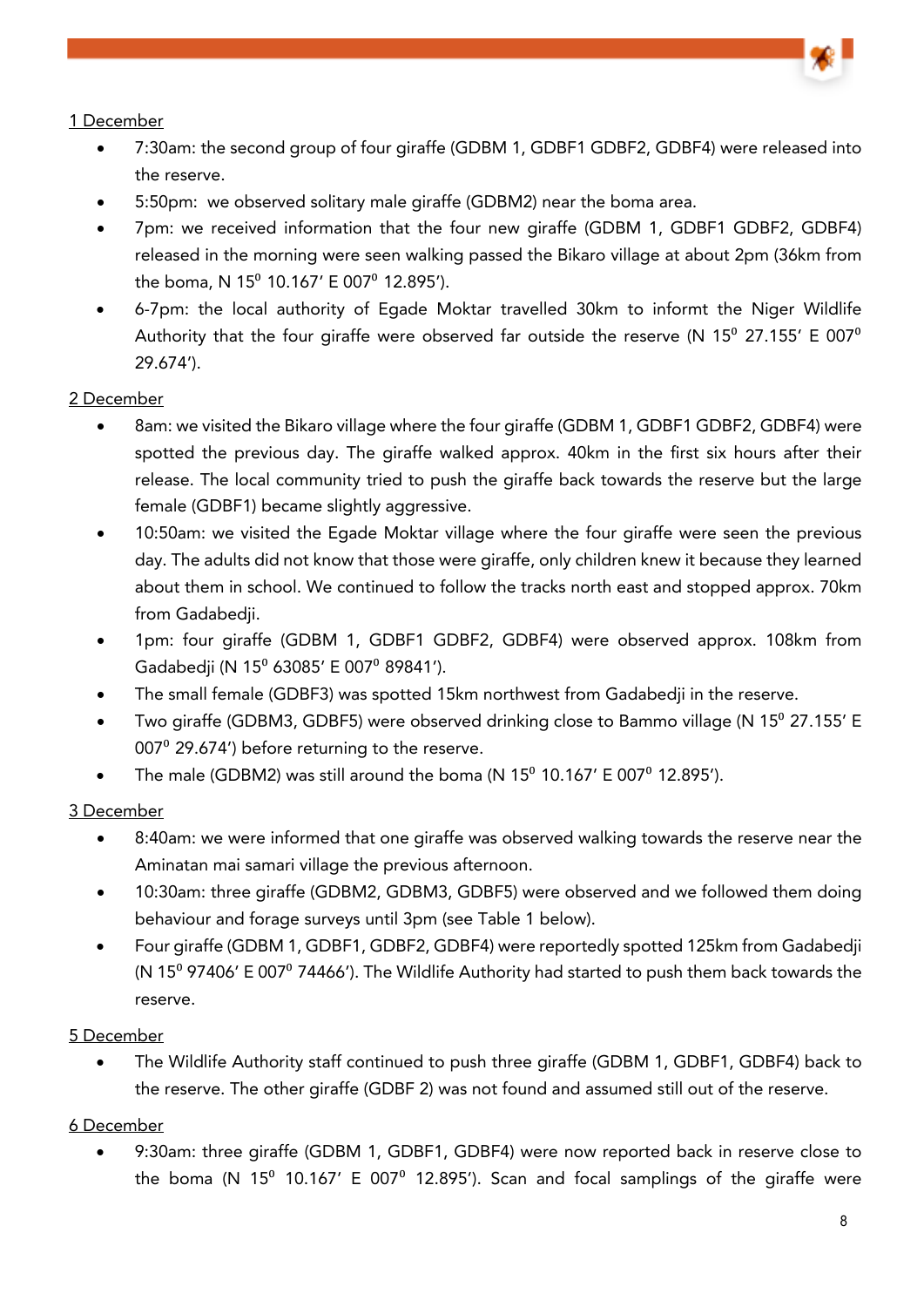

• 7pm: three giraffe (GDBM 1, GDBF1, GDBF4) were observed approx. 12km from the place where seen the previous day.

## 8 December

- 10:45am: three giraffe (GDBM 1, GDBF1, GDBF4) were found approx. 9km from the village (N 15<sup>o</sup> 11.813' E 007<sup>o</sup> 15.989'). The female giraffe (GDBF1) was possibly limping. We moved the giraffe back into the central area of the park (approx. 3km).
- 3pm: recorded behaviour of the above giraffe for two hours before moving them further towards the central waterpoint (N  $15^{\circ}$  10.614' E 007 $^{\circ}$  14.952').
- One giraffe (GDBF2) was seen near to a village approx 48km from Gadabeji (N 15<sup>0</sup> 33868' E 007⁰ 39674')



Figure 6: Giraffe browsing on Ziziphus mauritiana in the Gadabedii Biosphere Reserve.

9 December

- 9:30am: we observed three giraffe (GDBM 1, GDBF1, GDBF4) near to the boma until 4pm.
- Three giraffe (GDBF2 and two others) were reported to be approx 6km from Gadabedji outside the reserve and pushed back into the reserve.

# 10 December

• Three giraffe (GDBM 2, GDBM 3, GDBF 5) are reported to be in southwestern part of the reserve near Gadabedji.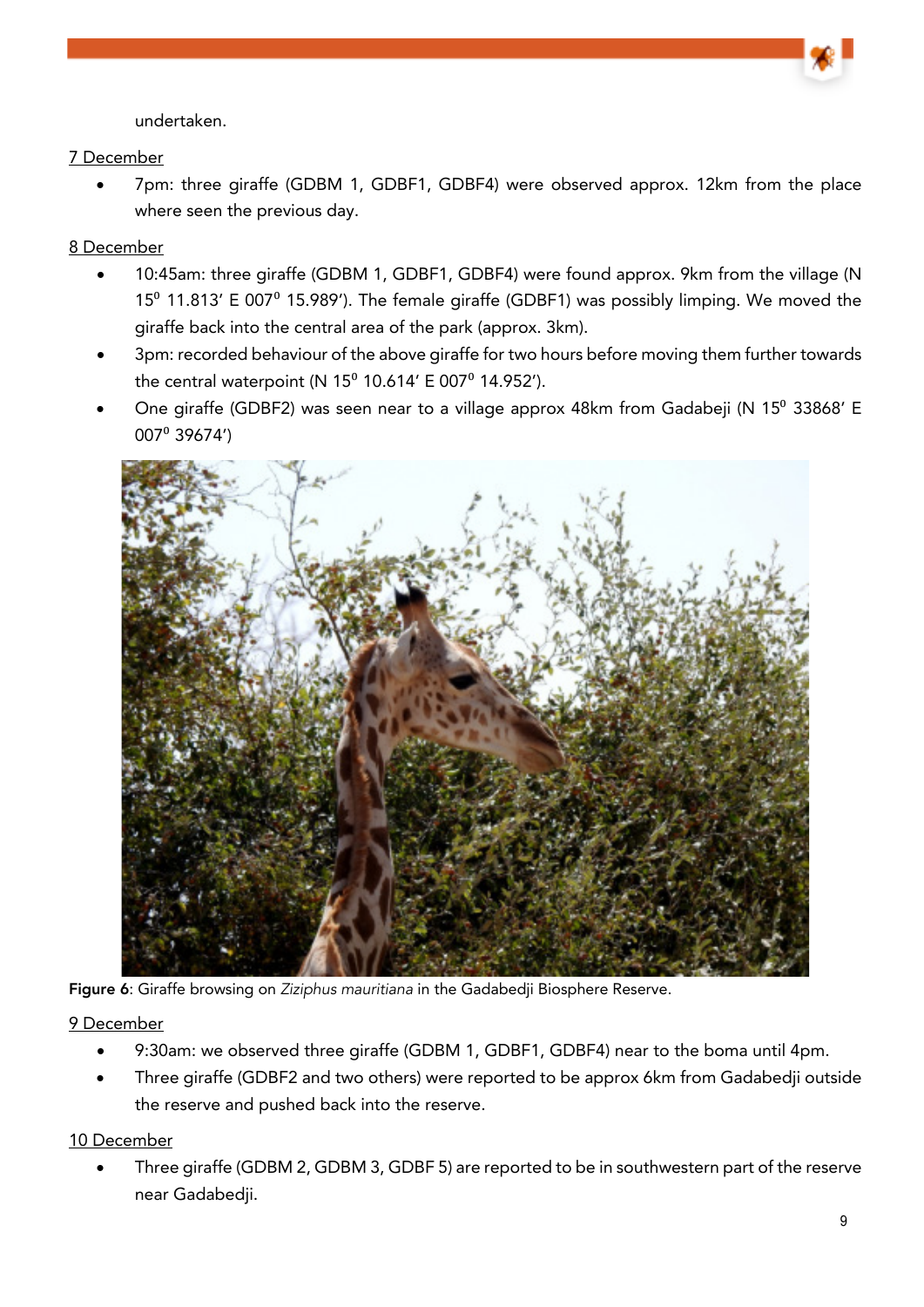12am: we found three giraffe (GDBM2, GDBM3, GDMF5; N  $15^{\circ}$  10.614' E 007 $^{\circ}$  14.952') but their behaviour was unusual. When last seen eight days previously (3 December), I could get close to them, now they were vigilant all afternoon.

#### 12 December

- 11am: two giraffe (GDBM1, GDBF4) were observed until 2pm near the boma (N 15<sup>°</sup> 38.329' E 007<sup>0</sup> 54.809'), the big female (GDBF1) had not seen with them since 9 December.
- One giraffe (GDBF1) was observed approx. 110km from the reserve (N  $15^{\circ}$  63881' E 007 $^{\circ}$ 91349').



Figure 7: The movement of eight giraffe in the Gadabedii Biosphere Reserve during the first twenty-three days after translocation.

#### 13 December

9:20am: two giraffe (GDBM1, GDBF4; N 15 $^{\circ}$  10.244' E 007 $^{\circ}$  12.532') were observed and appeared to show unusual behaviour. Despite us staying approx. 100m away and they remained vigilant whilst also trying to run away from us. We observed the giraffe again in the afternoon, and the same reaction was seen.

#### 14 December

- No observations were made in the reserve.
- 1pm: the female giraffe (GDBF1) was moved towards the boma (N  $15^{\circ}$  10.167' E 007 $^{\circ}$  12.895').
- One female giraffe (GDBF 2) was observed approx. 12km outside the reserve (N 15<sup>0</sup> 00.929 E 007<sup>°</sup> 02.403) and pushed back to the boma area.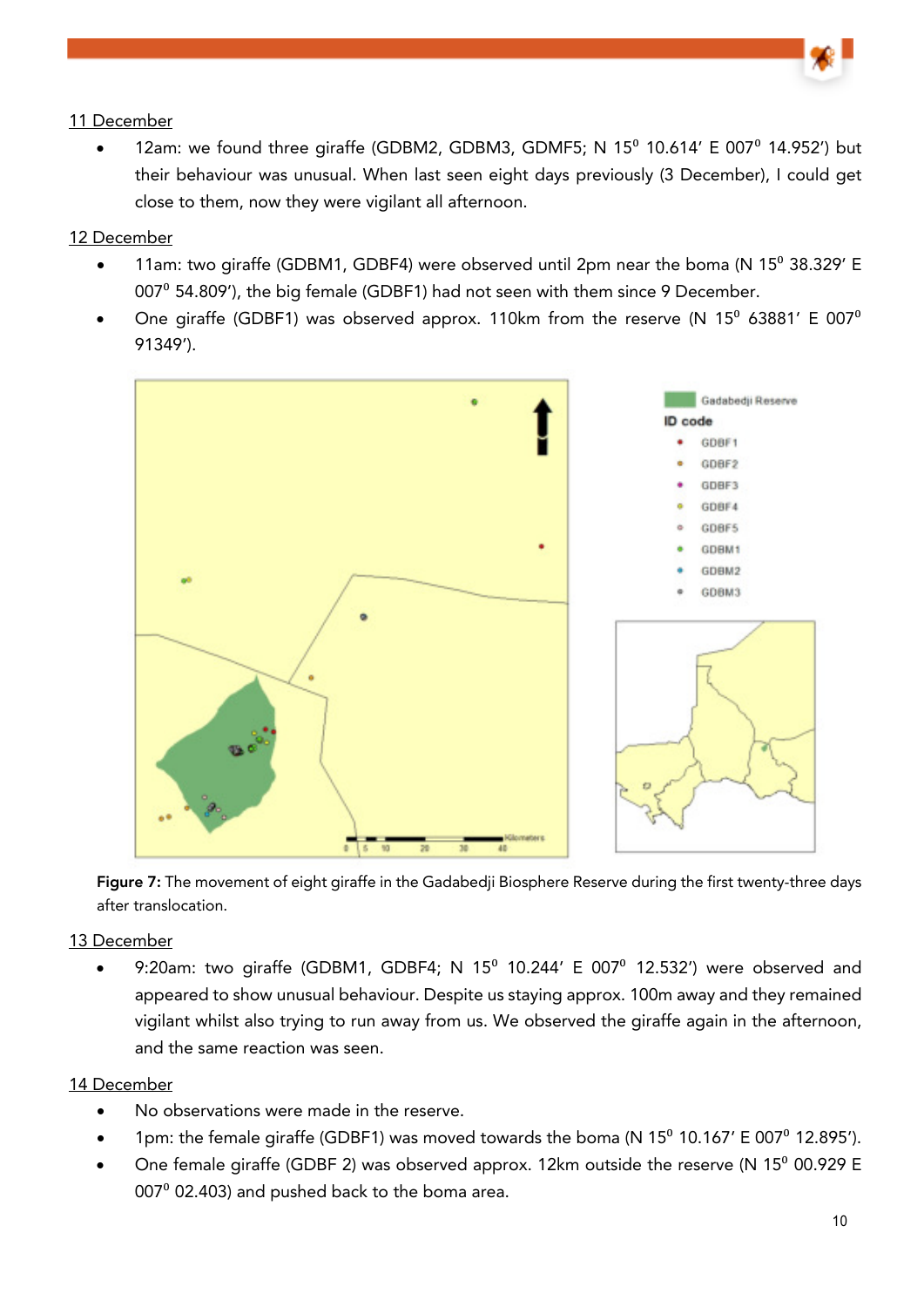

Figure 8: The movement of eight giraffe in the Gadabedji Biosphere Reserve during the first twenty-three days after translocation.

#### 15 December

11:20am: two giraffe (GDBF1, GDBF2) were observed (N  $15^{\circ}$  10.064 E 007 $^{\circ}$  13.22) until 4pm.

#### 16 December

• Two giraffe (GDBF1, GDBF2) were spotted om the boma area.

#### 17 December

- 10:30am: two giraffe (GDBF1, GDBF2; N 15<sup>0</sup> 10.069 E 007<sup>0</sup> 13.141) were observed and behaviour surveys undertaken.
- 5pm: two giraffe (GDBM1, GDBF4) were observed (N 14<sup>0</sup> 93892 E 007<sup>0</sup> 05928) and moved towards the boma area in the late evening.

#### 19 December

• Five giraffe (GDBM1, GDBM2, GDBM3, GDBF4, GDBF5) observed together in the boma area (N 15⁰ 10.167' E 007⁰ 12.895')

#### 20 December

• Two additional giraffe (GDBF1, GDBF2) joined the herd of five giraffe from previous day (19 December) to form a herd of seven giraffe (GDBM1, GDBM2, GDBM3, GDBF4, GDBF5, GDBF1, GDBF2). The giraffe were observed in the release boma area (N  $15^{\circ}$  10.167' E 007 $^{\circ}$  12.895').